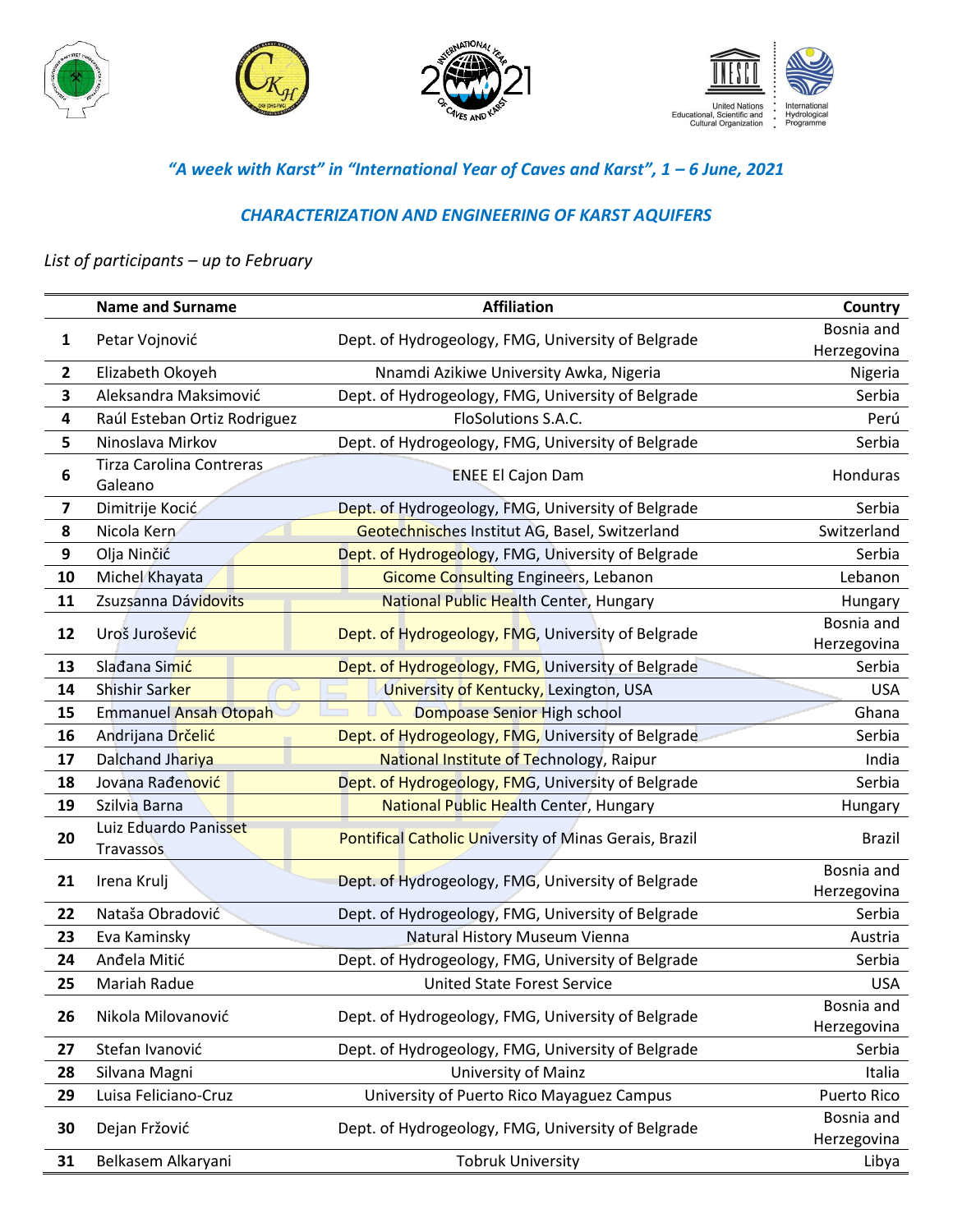| 32 | Jelena Panić                   | Dept. of Hydrogeology, FMG, University of Belgrade             | Serbia             |
|----|--------------------------------|----------------------------------------------------------------|--------------------|
| 33 | Igobe Mpalawali                | University of Botswana                                         | <b>Botswana</b>    |
| 34 | Marko Surla                    | Dept. of Hydrogeology, FMG, University of Belgrade             | Serbia             |
| 35 | <b>Cristian Bittencourt</b>    | <b>HYDROKARST CONSULTORIA</b>                                  | <b>Brazil</b>      |
| 36 | Jovana Milenić                 | Dept. of Hydrogeology, FMG, University of Belgrade             | Serbia             |
| 37 | Rachel Bosch                   | University of Cincinnati                                       | <b>USA</b>         |
| 38 | Ramanathan Baskar              | Guru Jambheshwar University of Science and Technology          | India              |
| 39 | Dunja Josipović                | Ibis inženjering                                               | Bosnia and         |
|    |                                | Pontifical Catholic University of Minas Gerais, Brazil         | Herzegovina        |
| 40 | Mariana Barbosa Timo           | University of Nova Gorica, Slovenia                            | Brazil             |
| 41 | Luka Vučinić                   | Trinity College Dublin, University of Dublin                   | Montenegro/Ireland |
| 42 | Aleksandra Pešić               | Georad d.o.o, Drmno                                            | Serbia             |
| 43 | Maja Krstović                  | Dept. of Hydrogeology, FMG, University of Belgrade             | Serbia             |
|    |                                | Institute of Geography, Faculty of Natural Sciences,           | Slovakia           |
| 44 | Alena Gessert                  | University of P.J. Šafárik                                     |                    |
| 45 | Autumn Singer                  | Crawford Hydrology Lab                                         | <b>USA</b>         |
| 46 | <b>Kaleigh Nuyttens</b>        | <b>Northern Arizona University</b>                             | <b>USA</b>         |
| 47 | Max Evans                      | <b>Grand Canyon National Park; Northern Arizona University</b> | <b>USA</b>         |
| 48 | Louis Bernstein                | Civil Engineer, self-employed                                  | <b>USA</b>         |
| 49 | Romza Fauzan Agniy             | <b>PT SUCOFINDO</b>                                            | Indonesia          |
| 50 | Rasaq Rahman and Owolabi       | <b>African Natural resources and Mines Ltd</b>                 | Nigeria            |
| 51 | Jieru Zhang                    | <b>Southwest University</b>                                    | China              |
| 52 | Nikolay Maksimovich            | Perm State National Research University                        | Russia             |
| 53 | Olga Meshcheriakova            | Perm State National Research University                        | Russia             |
| 54 | Crisanto Silva Aguilera        | Earth sciences Department, Universidad Simon Bolivar           | Venezuela          |
| 55 | Mustahsan Shuaib               | <b>Geological Survey of Pakistan</b>                           | Pakistan           |
|    |                                | Faculty of Agrobiology, Food, and Natural Resources,           | Czech Republic,    |
| 56 | <b>Tauseef Muhammad Ashraf</b> | <b>Czech University of Life Sciences Prague</b>                |                    |
| 57 | Qin Zhengfeng                  | <b>Institute of Karst Geology, CAGS</b>                        | China              |
| 58 | <b>Bi Xueli</b>                | Institute of Karst Geology, CAGS                               | China              |
| 59 | Xu Qi                          | Institute of Karst Geology, CAGS, CGS                          | China              |
| 60 | Yang Xiangpeng                 | Institute of Karst Geology, CAGS                               | China              |
| 61 | Renzo Velasco                  | Stantec Peru S. A                                              | Peru               |
| 62 | Ronald Mayta                   | Stantec Peru S. A                                              | Peru               |
| 63 | Fernando Alves Carneiro        | <b>Geological Survey of Brazil</b>                             | <b>Brazil</b>      |
| 64 | Junbing Pu                     | Institute of Karst Geology, CAGS                               | China              |
| 65 | Jinhua Cao                     | Institute of Karst Geology, CAGS                               | China              |
| 66 | Fang Guo                       | Institute of Karst Geology, CAGS                               | China              |
| 67 | Guanghui Jiang                 | Institute of Karst Geology, CAGS                               | China              |
| 68 | Jelena Krstajić                | Dept. of Hydrogeology, FMG, University of Belgrade             | Montenegro         |
| 69 | Lizardo Huamaní Huayhua        | Amphos 21 Consulting Perú                                      | Peru               |
| 70 | Bertha Llanos Holguín          | Amphos 21 Consulting Perú                                      | Peru               |
| 71 | Alberto Yancapallo Mamani      | Amphos 21 Consulting Perú                                      | Peru               |
| 72 | Nelia Quintana Misari          | Amphos 21 Consulting Perú                                      | Peru               |
| 73 | Nenad Marić                    | Faculty of Forestry                                            | Serbia             |
| 74 | <b>Toni Trees</b>              | Retired caver                                                  | <b>USA</b>         |
| 75 | Hannah Chambless               | U.S. National Park Service, Grand Canyon National Park         | <b>USA</b>         |